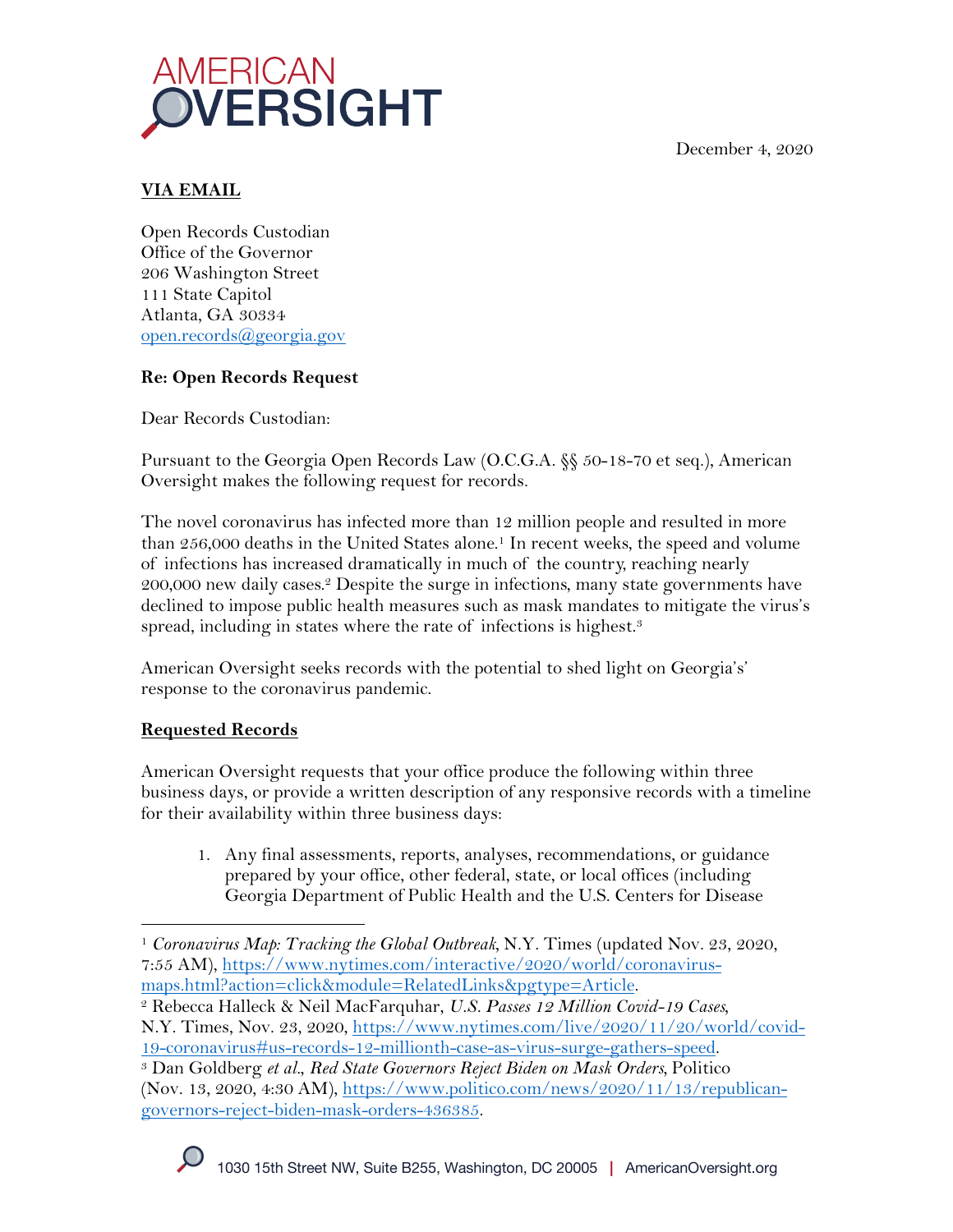Control and Prevention), or independent experts, regarding any projected or actual effects or impacts of a statewide mask mandate on the spread of COVID-19.

2. Any final assessments, reports, analyses, recommendations, or guidance prepared by your office, other federal, state, or local offices (including the Georgia Department of Public Health and the U.S. Centers for Disease Control and Prevention), or independent experts, regarding any projected or actual effects of Georgia's current public health measures on the spread of COVID-19.

Please provide all responsive records from July 1, 2020, to the date the search is conducted.

Please notify American Oversight of any anticipated fees or costs in excess of \$100 prior to incurring such costs or fees.

In conducting your search, please understand the terms "record," in its broadest sense, to include any written, typed, recorded, graphic, printed, or audio material of any kind, and search all locations and systems likely to have responsive records, regardless of format, medium, or physical characteristics. **No category of material should be omitted from search, collection, and production.**

In addition, American Oversight insists that your office use the most up-to-date technologies to search for responsive information and take steps to ensure that the most complete repositories of information are searched. American Oversight is available to work with you to craft appropriate search terms. **However, custodian searches are still required; your office may not have direct access to files stored in .PST files, outside of network drives, in paper format, or in personal email accounts.**

In the event some portions of the requested records are properly exempt from disclosure, please disclose any reasonably segregable non-exempt portions of the requested records. If it is your position that a document contains non-exempt segments, but that those non-exempt segments are so dispersed throughout the document as to make segregation impossible, please state what portion of the document is non-exempt, and how the material is dispersed throughout the document. If a request is denied in whole, please state specifically that it is not reasonable to segregate portions of the record for release.

Please take appropriate steps to ensure that records responsive to this request are not deleted by your office before the completion of processing for this request. If records potentially responsive to this request are likely to be located on systems where they are subject to potential deletion, including on a scheduled basis, please take steps to prevent that deletion, including, as appropriate, by instituting a litigation hold on those records.

To ensure that this request is properly construed, that searches are conducted in an adequate but efficient manner, and that extraneous costs are not incurred, American Oversight welcomes an opportunity to discuss its request with you before you